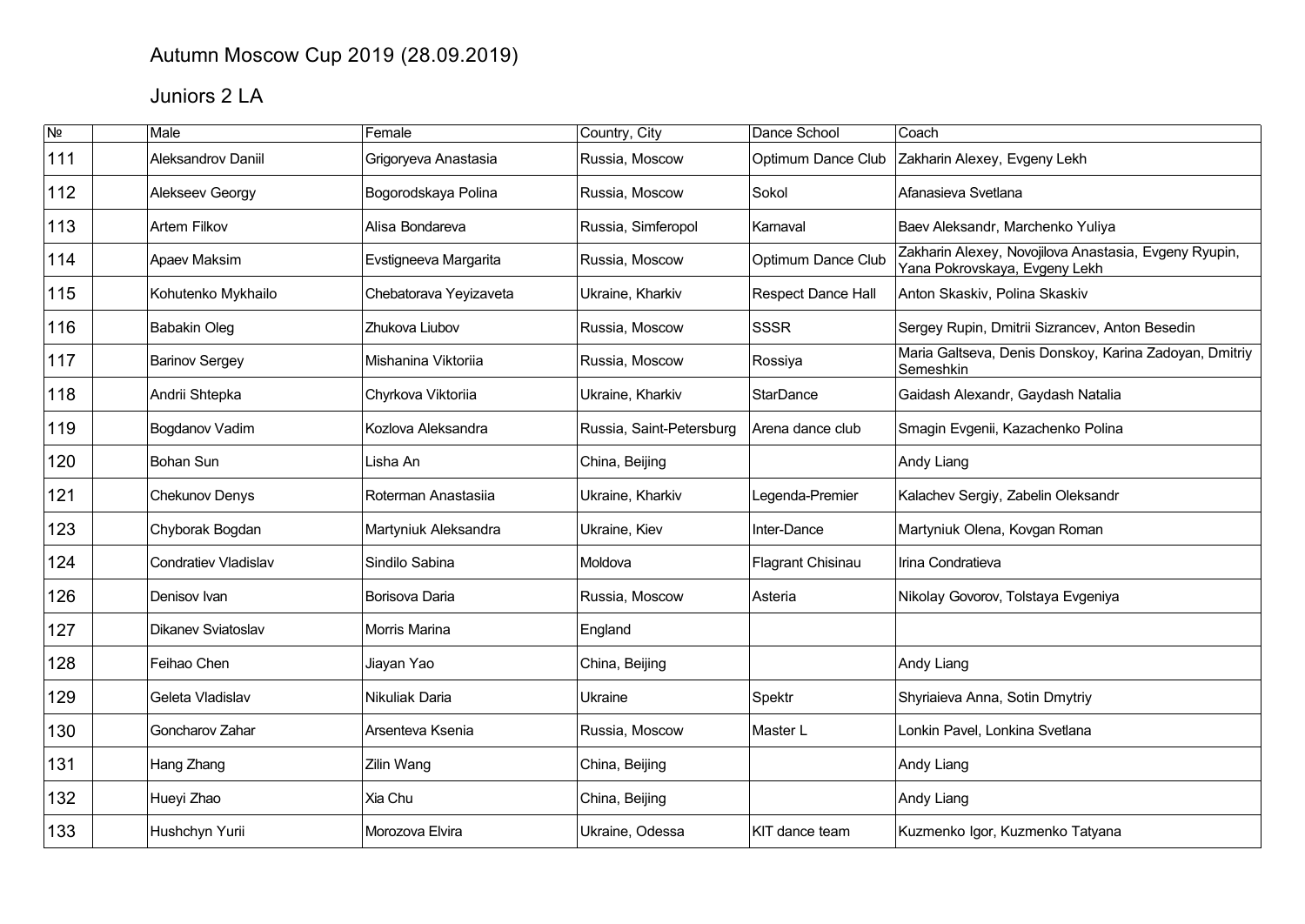## Autumn Moscow Cup 2019 (28.09.2019)

# Juniors 2 LA

| 134 | Jingchao Zhang        | Jingrui Yan           | China, Beijing           |                            | Andy Liang                                         |
|-----|-----------------------|-----------------------|--------------------------|----------------------------|----------------------------------------------------|
| 136 | <b>Klimov Nikita</b>  | Valerie Grafova       | Russia, Moscow           | Soyuz                      | Chesnokov Alexander, Chesnokova Yulia              |
| 137 | Kobylchenko Yaroslav  | Bondarenko Daria      | Ukraine, Kharkiv         | StarDance                  | Gaidash Alexandr, Gaydash Natalia                  |
| 138 | Kozikhin Alexey       | Levikina Maria        | Russia, Moscow           | Apriori                    | Malov Pavel, Pimenova Daria                        |
| 140 | Kukuevskii Daniil     | Yelyzaveta Peregudova | Ukraine, Kharkiv         | <b>Respect Dance Hall</b>  | Anton Skaskiv, Polina Skaskiv                      |
| 141 | Kuptsov Alexandr      | Shumilova Milana      | Russia                   |                            |                                                    |
| 142 | Lashyn Anton          | Bondarenko Anastasiia | Ukraine                  | Spektr                     | Shyriaieva Anna, Sotin Dmytriy                     |
| 143 | Lyadov Alexander      | Batskikh Alexandra    | Russia, Moscow           | <b>Volkov Dance Studio</b> | Volkov Andrey, Malkov Ignatiy, Voitenko Galina     |
| 144 | Malinin Mikhail       | Kolganova Elizaveta   | Russia, Moscow           | <b>SSSR</b>                | Sergey Rupin, Maxim Melikhov, Lyubov Shatskaya     |
| 145 | Mendeleev Max         | Chuvashova Lera       | Russia, Saint-Petersburg | Dance Pro                  | Oleg Dashkevich, Suslova Tatyana                   |
| 147 | Mirkhanov Sharif      | Dolgopolova Anna      | Russia, Bryansk          | Starlight                  | Aidaev Ruslan, Aidaeva Valeria                     |
| 148 | <b>Mogilev Matvey</b> | Tilkunova Angelina    | Russia, Saint-Petersburg | Active                     | Mikhailov Gennadii, Mikhailova Kseniia             |
| 149 | Mokshanov Arthur      | Kopylova Elizaveta    | Russia, Tobolsk          | Piruet                     | Matsuk Irina                                       |
| 150 | Nikolskiy Maxim       | Seravkina Kseniia     | Russia, Moscow           | Sokol                      | Afanasieva Svetlana, Rudkovskaya Viktoria          |
| 151 | Philippov Mikhail     | Pryadko Daria         | Russia, Rostov-on-Don    | Primavera                  | Lukianchenko Olga, Bondar Maxim                    |
| 152 | Plamennyi Daniel      | Shyshkova Mariia      | Ukraine, Kharkiv         | <b>StarDance</b>           | Gaidash Alexandr, Gaydash Natalia                  |
| 153 | Pletnev Alexander     | Mamulia Barbare       | Georgia, Tbilisi         | Prime Dance                | Salome Chachua                                     |
| 155 | Polinkevich Robert    | Bevzyuk Leila         | Russia                   | Arena dance club           | Smagin Evgenii, Kazachenko Polina                  |
| 156 | Qichao Xu             | Minxuan Li            | China, Beijing           |                            | Andy Liang                                         |
| 157 | Sergeev Andrei        | Golovina Polina       | Russia, Saint-Petersburg | Arena dance club           | Smagin Evgenii, Kazachenko Polina, Golovin Vitalii |
| 159 | Shapkin Andrii        | Grinenko Yelyzaveta   | Ukraine, Kiev            | Inter-Dance                | Martyniuk Olena, Kovgan Roman                      |
| 161 | Shestakov Andrei      | Karpenko Alina        | Russia, Bryansk          | Starlight                  | Aidaev Ruslan, Aidaeva Valeria                     |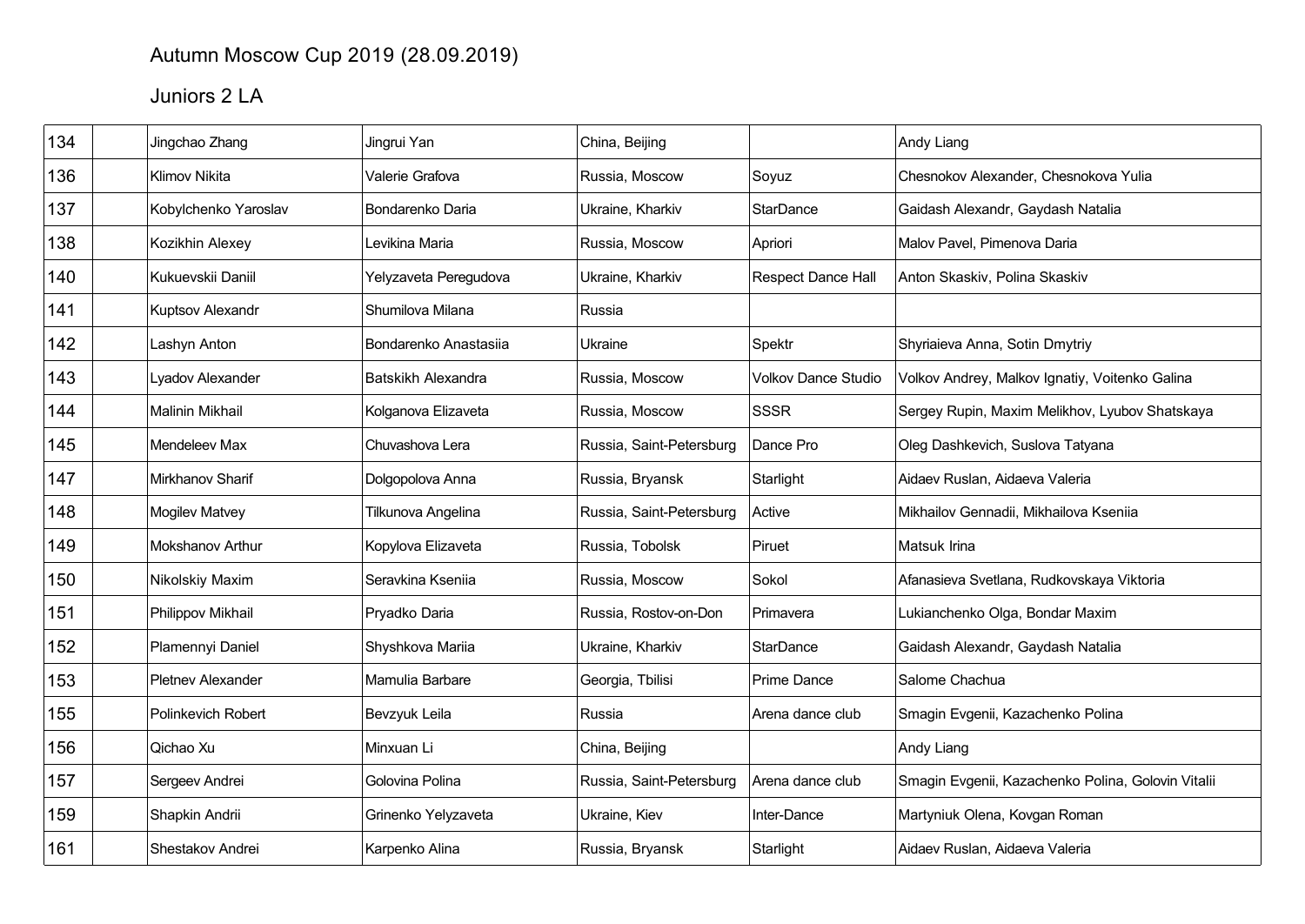## Autumn Moscow Cup 2019 (28.09.2019)

## Juniors 2 LA

| 162 | Sorokin Leonid    | Sorokina Alexandra | Ukraine           | Harmony   | Stepanov Dmytriy                  |
|-----|-------------------|--------------------|-------------------|-----------|-----------------------------------|
| 163 | Spilnyk Vladyslav | Bystrova Veronika  | Ukraine, Kharkiv  | StarDance | Gaidash Alexandr, Gaydash Natalia |
| 164 | Stifutin Igor     | ∣Artamonova Mariia | Russia, Bryansk   | Starlight | Aidaev Ruslan, Aidaeva Valeria    |
| 165 | Vorobyev Arseni   | ∣Maasik Milana     | Finland, Helsinki | Lumets    | Anton Semenov                     |
| 166 | Yuchun Yang       | Xinyi Li           | China, Beijing    |           | Andy Liang                        |
| 167 | Yuhang Zhou       | Ximan Wang         | China, Beijing    |           | Andy Liang                        |
| 168 | Yukun Liu         | Keyi Jiang         | China, Beijing    |           | Andy Liang                        |
| 169 | Zhongshan Zhu     | Kkaitong Feng      | China, Beijing    |           | Andy Liang                        |
| 170 | Yuming Chen       | Yajing Zhao        | China             |           | Fan Wendbo, Jin Cancan            |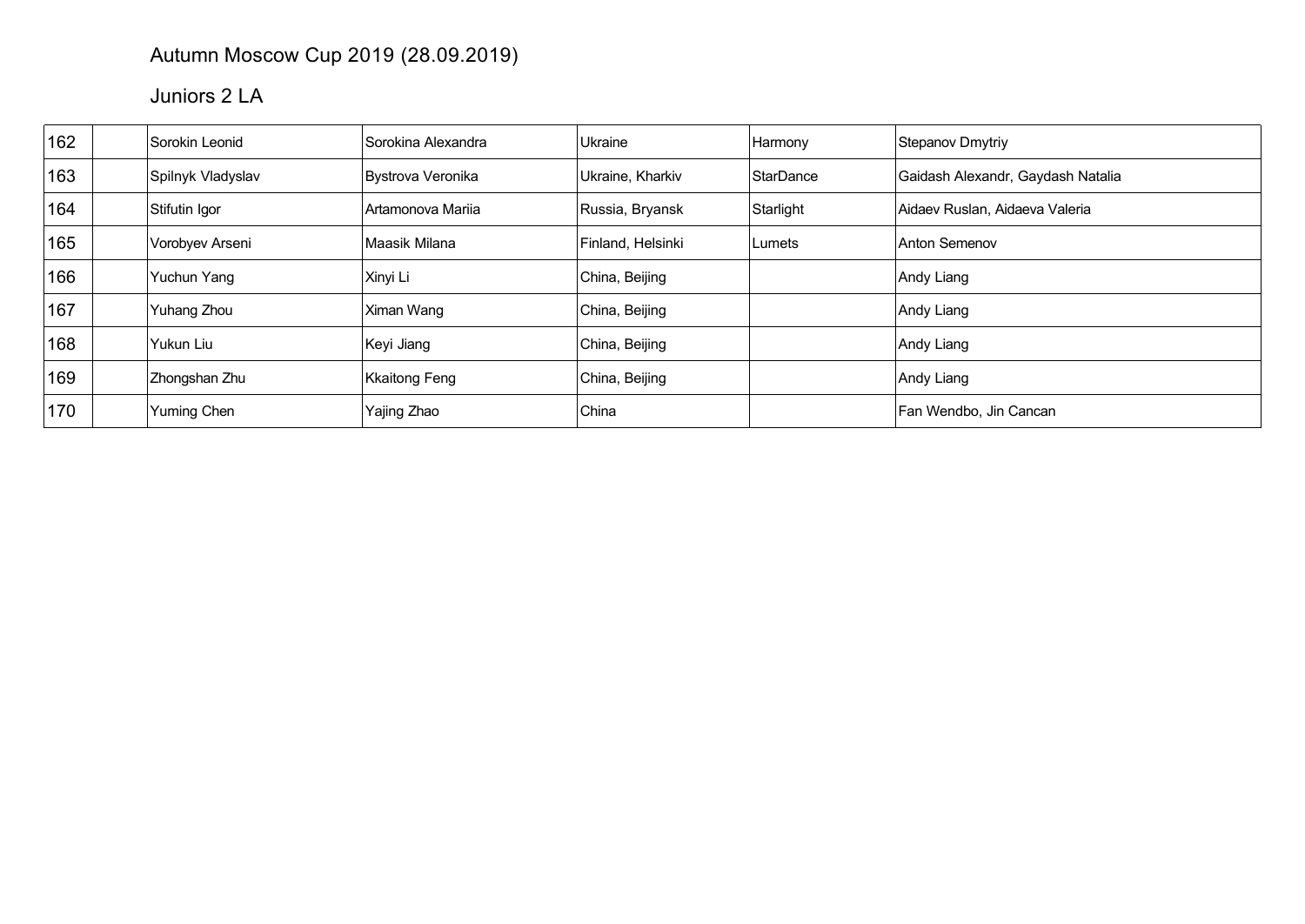| competition:  | Autumn Moscow Cup 2019      |                       |                                |
|---------------|-----------------------------|-----------------------|--------------------------------|
| date:         | 28.09.2019                  |                       |                                |
| place:        | CSKA, Igrovoy               |                       |                                |
| category:     | Juniors 2 LA                |                       |                                |
| adjudicators: | 1. Barbara MacColl-Stopford | 6. Chesnokova Yulia   | 11. Nikovskaya-Divak Elizaveta |
|               | 2. Gaynor Fairweather MBE   | 7. Danny Zhao         | 12. Ryupin Evgenii             |
|               | 3. Alexandr Gaidash         | 8. Hannes Emrich      | 13. Slavik Kriklivyy           |
|               | 4. Anton Skazkiv            | 9. Kazachenko Polina  | 14. Syzrantsev Dmitrii         |
|               | 5. Bryan Watson             | 10. Molkin Vyacheslav | 15. Vishegorodtsev Egor        |
|               | 1/16                        |                       |                                |

|     |                                           |           |                 | ∣Ch |                                                           |  |  |  |  |  |  |  |  |  |  |
|-----|-------------------------------------------|-----------|-----------------|-----|-----------------------------------------------------------|--|--|--|--|--|--|--|--|--|--|
| Nº  | Couple                                    | Place     | Summ            |     | 345678901234567890123456789012345345878901234589012345345 |  |  |  |  |  |  |  |  |  |  |
| 118 | Andrii Shtepka-Chyrkova Viktoriia         | $1 - 6$   | $\overline{52}$ |     |                                                           |  |  |  |  |  |  |  |  |  |  |
| 126 | Denisov Ivan-Borisova Daria               | $1-6$     | 52              |     |                                                           |  |  |  |  |  |  |  |  |  |  |
| 140 | Kukuevskii Daniil-Yelyzaveta Peregudova   | $1-6$     | 52              |     |                                                           |  |  |  |  |  |  |  |  |  |  |
| 147 | Mirkhanov Sharif-Dolgopolova Anna         | $1-6$     | 52              |     |                                                           |  |  |  |  |  |  |  |  |  |  |
| 155 | Polinkevich Robert-Bevzyuk Leila          | $1-6$     | 52              |     |                                                           |  |  |  |  |  |  |  |  |  |  |
| 159 | Shapkin Andrii-Grinenko Yelyzaveta        | $1-6$     | 52              |     |                                                           |  |  |  |  |  |  |  |  |  |  |
| 120 | Bohan Sun-Lisha An                        | $7 - 14$  | 51              |     |                                                           |  |  |  |  |  |  |  |  |  |  |
| 127 | Dikanev Sviatoslav-Morris Marina          | $7 - 14$  | 51              |     |                                                           |  |  |  |  |  |  |  |  |  |  |
| 136 | Klimov Nikita-Valerie Grafova             | $7 - 14$  | 51              |     |                                                           |  |  |  |  |  |  |  |  |  |  |
| 137 | Kobylchenko Yaroslav-Bondarenko Daria     | $7 - 14$  | 51              |     |                                                           |  |  |  |  |  |  |  |  |  |  |
| 144 | Malinin Mikhail-Kolganova Elizaveta       | $7 - 14$  | 51              |     |                                                           |  |  |  |  |  |  |  |  |  |  |
| 157 | Sergeev Andrei-Golovina Polina            | $7 - 14$  | 51              |     |                                                           |  |  |  |  |  |  |  |  |  |  |
| 162 | Sorokin Leonid-Sorokina Alexandra         | $7 - 14$  | 51              |     |                                                           |  |  |  |  |  |  |  |  |  |  |
| 164 | Stifutin Igor-Artamonova Mariia           | $7 - 14$  | 51              |     |                                                           |  |  |  |  |  |  |  |  |  |  |
| 121 | Chekunov Denys-Roterman Anastasiia        | $15 - 18$ | 50              |     |                                                           |  |  |  |  |  |  |  |  |  |  |
| 124 | Condratiev Vladislav-Sindilo Sabina       | $15 - 18$ | 50              |     |                                                           |  |  |  |  |  |  |  |  |  |  |
| 128 | Feihao Chen-Jiayan Yao                    | $15 - 18$ | 50              |     |                                                           |  |  |  |  |  |  |  |  |  |  |
| 168 | Yukun Liu-Keyi Jiang                      | $15 - 18$ | 50              |     |                                                           |  |  |  |  |  |  |  |  |  |  |
| 123 | Chyborak Bogdan-Martyniuk Aleksandra      | 19-23     | 49              |     |                                                           |  |  |  |  |  |  |  |  |  |  |
| 145 | Mendeleev Max-Chuvashova Lera             | 19-23     | 49              |     |                                                           |  |  |  |  |  |  |  |  |  |  |
| 151 | Philippov Mikhail-Pryadko Daria           | 19-23     | 49              |     |                                                           |  |  |  |  |  |  |  |  |  |  |
| 161 | Shestakov Andrei-Karpenko Alina           | 19-23     | 49              |     |                                                           |  |  |  |  |  |  |  |  |  |  |
| 163 | Spilnyk Vladyslav-Bystrova Veronika       | 19-23     | 49              |     |                                                           |  |  |  |  |  |  |  |  |  |  |
| 167 | Yuhang Zhou-Ximan Wang                    | 24        | 48              |     |                                                           |  |  |  |  |  |  |  |  |  |  |
| 115 | Kohutenko Mykhailo-Chebatorava Yeyizaveta | 25-26     | 47              |     |                                                           |  |  |  |  |  |  |  |  |  |  |
| 170 | Yuming Chen-Yajing Zhao                   | 25-26     | $\overline{47}$ |     |                                                           |  |  |  |  |  |  |  |  |  |  |
| 119 | Bogdanov Vadim-Kozlova Aleksandra         | 27-29     | 46              |     |                                                           |  |  |  |  |  |  |  |  |  |  |
| 129 | Geleta Vladislav-Nikuliak Daria           | 27-29     | 46              |     |                                                           |  |  |  |  |  |  |  |  |  |  |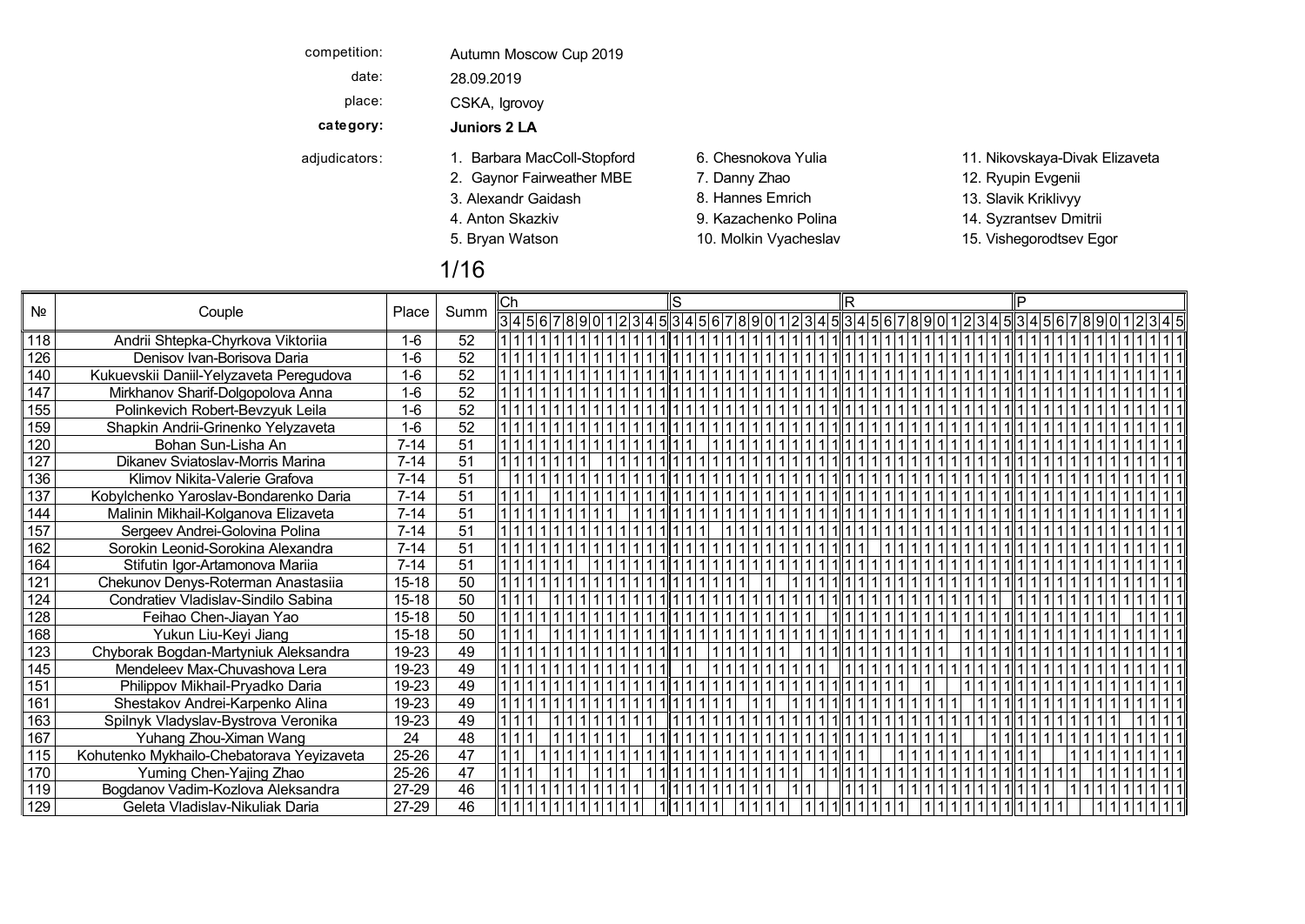| 169  | Zhongshan Zhu-Kkaitong Feng             | 27-29           | 46              |  |             |  |  |  |  |  |  |  |  |  |  |  |  |  |  |
|------|-----------------------------------------|-----------------|-----------------|--|-------------|--|--|--|--|--|--|--|--|--|--|--|--|--|--|
| 114, | Apaev Maksim-Evstigneeva Margarita      | 30-32           | 45              |  |             |  |  |  |  |  |  |  |  |  |  |  |  |  |  |
| 148  | Mogilev Matvey-Tilkunova Angelina       | 30-32           | 45              |  | 1 1 1 1 1 1 |  |  |  |  |  |  |  |  |  |  |  |  |  |  |
| 166  | Yuchun Yang-Xinyi Li                    | 30-32           | 45              |  |             |  |  |  |  |  |  |  |  |  |  |  |  |  |  |
| 132  | Hueyi Zhao-Xia Chu                      | 33              | 44              |  |             |  |  |  |  |  |  |  |  |  |  |  |  |  |  |
| 143  | Lyadov Alexander-Batskikh Alexandra     | 34              | 42              |  |             |  |  |  |  |  |  |  |  |  |  |  |  |  |  |
| 141  | Kuptsov Alexandr-Shumilova Milana       | 35              | 41              |  |             |  |  |  |  |  |  |  |  |  |  |  |  |  |  |
| 150  | Nikolskiy Maxim-Seravkina Kseniia       | $\overline{36}$ | 40              |  |             |  |  |  |  |  |  |  |  |  |  |  |  |  |  |
| 142  | Lashyn Anton-Bondarenko Anastasiia      | 37-39           | 39              |  |             |  |  |  |  |  |  |  |  |  |  |  |  |  |  |
| 153  | Pletnev Alexander-Mamulia Barbare       | 37-39           | 39              |  |             |  |  |  |  |  |  |  |  |  |  |  |  |  |  |
| 156  | Qichao Xu-Minxuan Li                    | 37-39           | 39              |  |             |  |  |  |  |  |  |  |  |  |  |  |  |  |  |
| 112  | Alekseev Georgy-Bogorodskaya Polina     | 40              | 38              |  |             |  |  |  |  |  |  |  |  |  |  |  |  |  |  |
| 117  | Barinov Sergey-Mishanina Viktoriia      | 41-44           | 37              |  |             |  |  |  |  |  |  |  |  |  |  |  |  |  |  |
| 130  | Goncharov Zahar-Arsenteva Ksenia        | 41-44           | 37              |  |             |  |  |  |  |  |  |  |  |  |  |  |  |  |  |
| 138  | Kozikhin Alexey-Levikina Maria          | 41-44           | $\overline{37}$ |  |             |  |  |  |  |  |  |  |  |  |  |  |  |  |  |
| 152  | Plamennyi Daniel-Shyshkova Mariia       | 41-44           | 37              |  |             |  |  |  |  |  |  |  |  |  |  |  |  |  |  |
|      |                                         |                 |                 |  |             |  |  |  |  |  |  |  |  |  |  |  |  |  |  |
| 131  | Hang Zhang-Zilin Wang                   | 45-46           | 34              |  |             |  |  |  |  |  |  |  |  |  |  |  |  |  |  |
| 165  | Vorobyev Arseni-Maasik Milana           | 45-46           | 34              |  |             |  |  |  |  |  |  |  |  |  |  |  |  |  |  |
| 133  | Hushchyn Yurii-Morozova Elvira          | 47              | 33              |  |             |  |  |  |  |  |  |  |  |  |  |  |  |  |  |
| 134  | Jingchao Zhang-Jingrui Yan              | 48              | 32              |  |             |  |  |  |  |  |  |  |  |  |  |  |  |  |  |
| 111  | Aleksandrov Daniil-Grigoryeva Anastasia | 49              | 29              |  |             |  |  |  |  |  |  |  |  |  |  |  |  |  |  |
| 149  | Mokshanov Arthur-Kopylova Elizaveta     | 50              | 28              |  |             |  |  |  |  |  |  |  |  |  |  |  |  |  |  |
| 116  | Babakin Oleg-Zhukova Liubov             | 51              | 19              |  |             |  |  |  |  |  |  |  |  |  |  |  |  |  |  |
| 113  | Artem Filkov-Alisa Bondareva            | 52              | 13              |  |             |  |  |  |  |  |  |  |  |  |  |  |  |  |  |

- **Chairman**
- Rudkovskaya Victoria
- Vice-Chairman
	- Organizer Ryupin Sergey
	- Scrutineer
- Suchkov Vladimir

Afanasieva Svetlana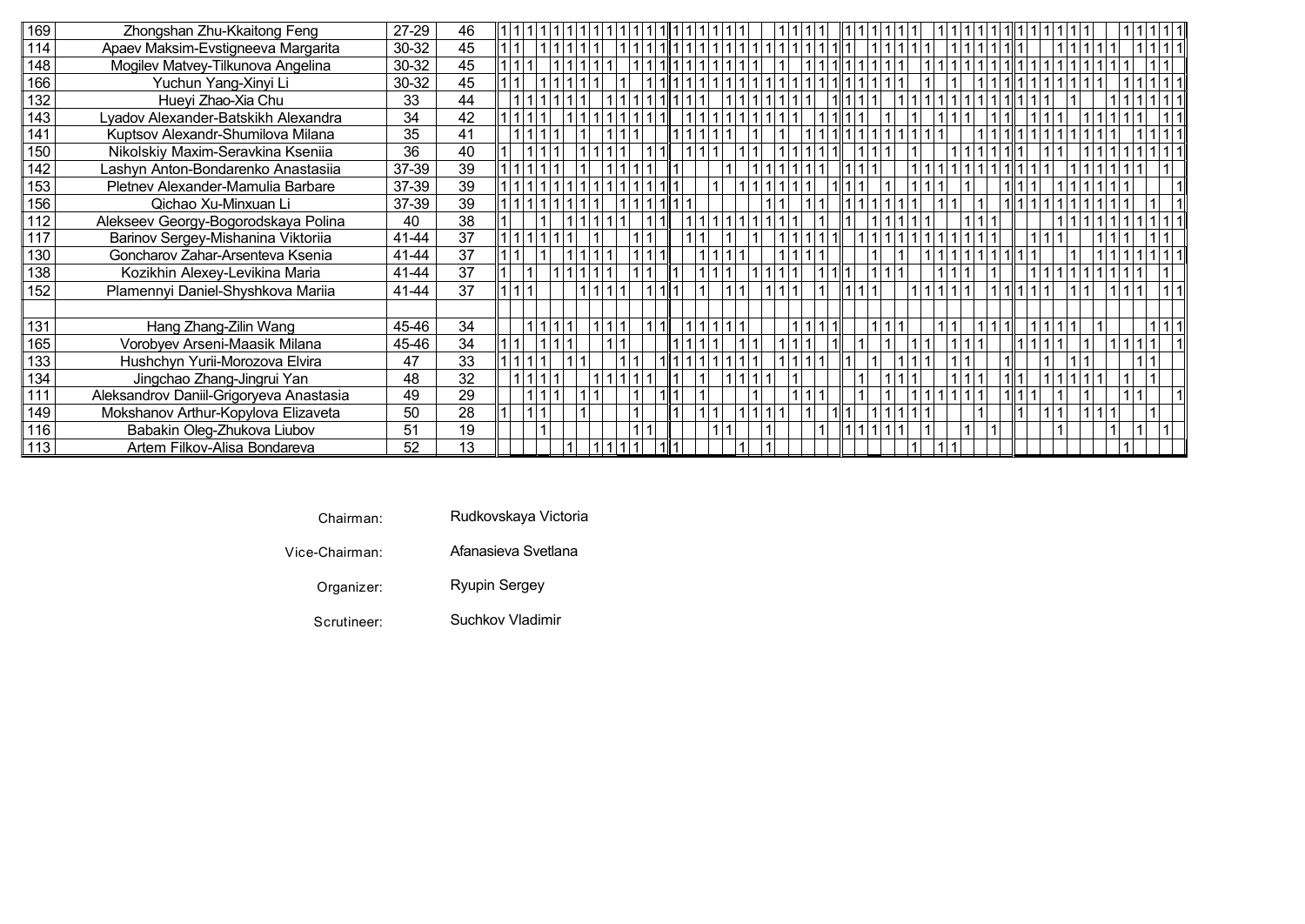| competition:  | Autumn Moscow Cup 2019      |                       |                                |
|---------------|-----------------------------|-----------------------|--------------------------------|
| date:         | 28.09.2019                  |                       |                                |
| place:        | CSKA, Igrovoy               |                       |                                |
| category:     | Juniors 2 LA                |                       |                                |
| adjudicators: | 1. Barbara MacColl-Stopford | 6. Chesnokova Yulia   | 11. Nikovskaya-Divak Elizaveta |
|               | 2. Gaynor Fairweather MBE   | 7. Danny Zhao         | 12. Ryupin Evgenii             |
|               | 3. Alexandr Gaidash         | 8. Hannes Emrich      | 13. Slavik Kriklivyy           |
|               | 4. Anton Skazkiv            | 9. Kazachenko Polina  | 14. Syzrantsev Dmitrii         |
|               | 5. Bryan Watson             | 10. Molkin Vyacheslav | 15. Vishegorodtsev Egor        |
|               |                             |                       |                                |

# 1/8

|     |                                           |                | Summ            | Ch                     | S     | R                                                 |       |  |
|-----|-------------------------------------------|----------------|-----------------|------------------------|-------|---------------------------------------------------|-------|--|
| Nº  | Couple                                    | Place          |                 | 123456789              |       | $ 2 3 4 5 6 7 8 9 0 1 2 3 4 5 1 2 3 4 5 6 7 8 9 $ |       |  |
| 136 | Klimov Nikita-Valerie Grafova             | $1 - 3$        | $\overline{58}$ |                        |       |                                                   |       |  |
| 140 | Kukuevskii Daniil-Yelyzaveta Peregudova   | $1 - 3$        | 58              |                        |       |                                                   |       |  |
| 147 | Mirkhanov Sharif-Dolgopolova Anna         | $1 - 3$        | 58              |                        |       |                                                   |       |  |
| 120 | Bohan Sun-Lisha An                        | 4              | 56              |                        |       |                                                   |       |  |
| 118 | Andrii Shtepka-Chyrkova Viktoriia         | $5-6$          | 54              |                        |       |                                                   |       |  |
| 157 | Sergeev Andrei-Golovina Polina            | $5-6$          | 54              |                        |       |                                                   |       |  |
| 155 | Polinkevich Robert-Bevzyuk Leila          | $\overline{7}$ | 52              |                        |       |                                                   |       |  |
| 164 | Stifutin Igor-Artamonova Mariia           | 8              | 51              |                        |       |                                                   |       |  |
| 123 | Chyborak Bogdan-Martyniuk Aleksandra      | 9              | 49              |                        |       |                                                   |       |  |
| 121 | Chekunov Denys-Roterman Anastasiia        | $10 - 12$      | 48              |                        |       |                                                   |       |  |
| 159 | Shapkin Andrii-Grinenko Yelyzaveta        | $10-12$        | 48              |                        |       |                                                   |       |  |
| 168 | Yukun Liu-Keyi Jiang                      | $10 - 12$      | 48              |                        |       |                                                   |       |  |
| 127 | Dikanev Sviatoslav-Morris Marina          | 13             | 46              | 1 1 1 1                |       |                                                   |       |  |
| 145 | Mendeleev Max-Chuvashova Lera             | 14             | 43              | 1   1   1   1          |       |                                                   |       |  |
| 161 | Shestakov Andrei-Karpenko Alina           | 15             | 39              | 111                    |       |                                                   |       |  |
| 137 | Kobylchenko Yaroslav-Bondarenko Daria     | $16 - 17$      | 38              | 1 1                    |       |                                                   |       |  |
| 169 | Zhongshan Zhu-Kkaitong Feng               | $16 - 17$      | 38              |                        |       |                                                   |       |  |
| 115 | Kohutenko Mykhailo-Chebatorava Yeyizaveta | 18-19          | 36              | 1 1                    |       |                                                   |       |  |
| 151 | Philippov Mikhail-Pryadko Daria           | 18-19          | 36              | 1                      |       | 1111                                              |       |  |
| 129 | Geleta Vladislav-Nikuliak Daria           | $20 - 21$      | 34              | 1 1 1                  |       |                                                   |       |  |
| 162 | Sorokin Leonid-Sorokina Alexandra         | $20 - 21$      | 34              | 1111                   |       |                                                   | 111   |  |
| 126 | Denisov Ivan-Borisova Daria               | 22-24          | 32              | 111                    |       | 1111                                              |       |  |
| 128 | Feihao Chen-Jiayan Yao                    | 22-24          | $\overline{32}$ |                        |       |                                                   |       |  |
| 163 | Spilnyk Vladyslav-Bystrova Veronika       | $22 - 24$      | 32              |                        | 111   | 1111111                                           | 1 1 1 |  |
|     |                                           |                |                 |                        |       |                                                   |       |  |
| 144 | Malinin Mikhail-Kolganova Elizaveta       | 25             | 30              |                        |       |                                                   |       |  |
| 124 | Condratiev Vladislav-Sindilo Sabina       | 26             | 29              |                        |       |                                                   |       |  |
| 132 | Hueyi Zhao-Xia Chu                        | 27             | 28              |                        |       |                                                   |       |  |
| 148 | Mogilev Matvey-Tilkunova Angelina         | 28             | 25              | 111                    |       |                                                   |       |  |
| 166 | Yuchun Yang-Xinyi Li                      | 29-30          | 23              | 1   1                  |       |                                                   |       |  |
| 170 | Yuming Chen-Yajing Zhao                   | 29-30          | 23              |                        |       |                                                   |       |  |
| 130 | Goncharov Zahar-Arsenteva Ksenia          | 31             | 22              | 111111                 | 1 1 1 | 11                                                | 111   |  |
| 112 | Alekseev Georgy-Bogorodskaya Polina       | 32-33          | 19              |                        |       | 11                                                | 11111 |  |
| 153 | Pletnev Alexander-Mamulia Barbare         | 32-33          | 19              | $\overline{1}$<br>1111 |       | 1 1                                               | l 1 l |  |
| 141 | Kuptsov Alexandr-Shumilova Milana         | 34             | $\overline{18}$ |                        |       |                                                   |       |  |
|     |                                           |                |                 |                        |       |                                                   |       |  |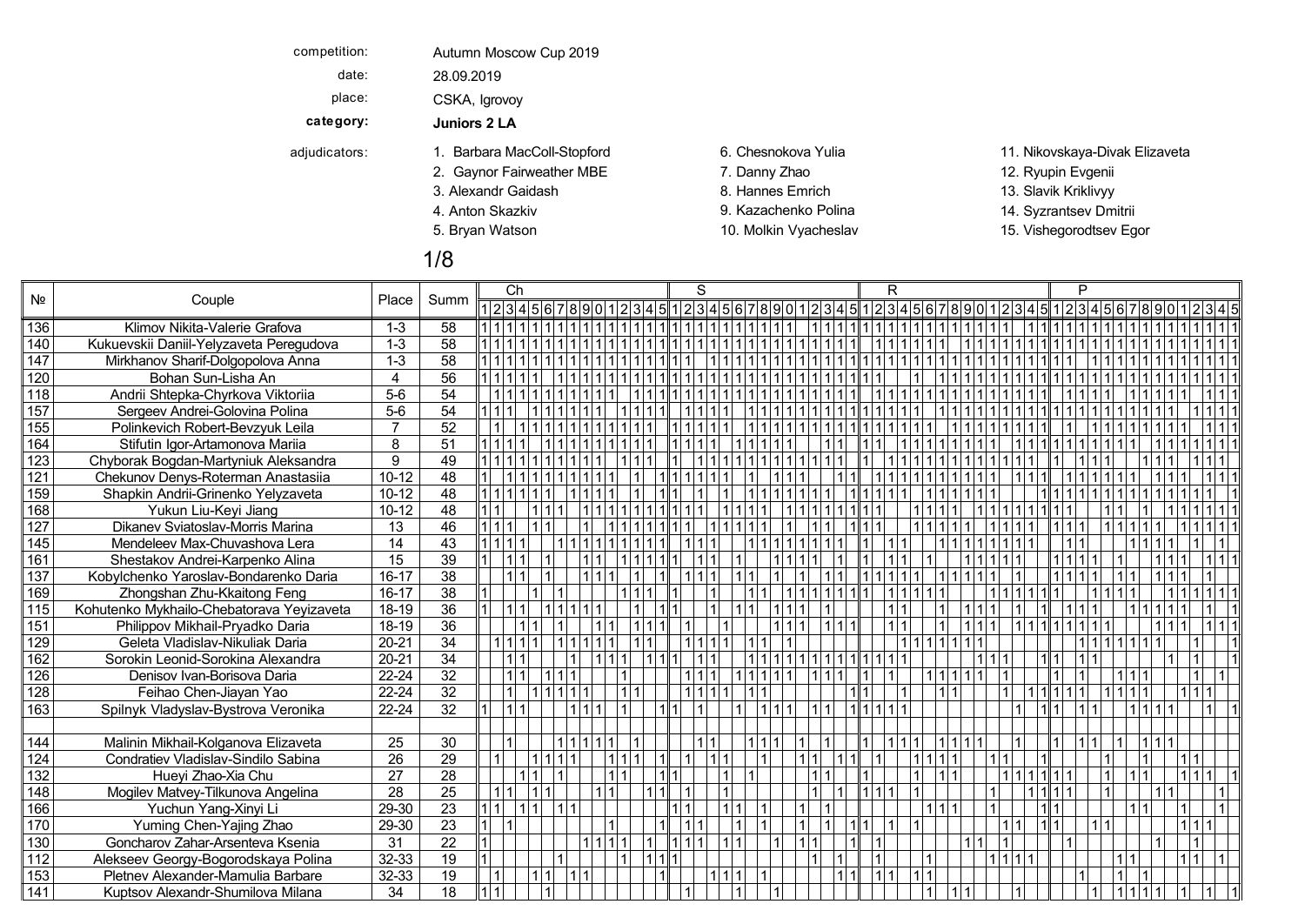|     | Barinov Sergey-Mishanina Viktoriia  | 35-36 |    |  |  |  |  |  |  |  |  |  |  |  |  |  |  |  |  |  |
|-----|-------------------------------------|-------|----|--|--|--|--|--|--|--|--|--|--|--|--|--|--|--|--|--|
|     | Lashyn Anton-Bondarenko Anastasiia  | 35-36 |    |  |  |  |  |  |  |  |  |  |  |  |  |  |  |  |  |  |
|     | Apaev Maksim-Evstigneeva Margarita  | 37-38 | 15 |  |  |  |  |  |  |  |  |  |  |  |  |  |  |  |  |  |
|     | Lyadov Alexander-Batskikh Alexandra | 37-38 | 15 |  |  |  |  |  |  |  |  |  |  |  |  |  |  |  |  |  |
| 152 | Plamennyi Daniel-Shyshkova Mariia   | 39    | 14 |  |  |  |  |  |  |  |  |  |  |  |  |  |  |  |  |  |
|     | Nikolskiy Maxim-Seravkina Kseniia   | 40-41 | 13 |  |  |  |  |  |  |  |  |  |  |  |  |  |  |  |  |  |
| 167 | Yuhang Zhou-Ximan Wang              | 40-41 | 13 |  |  |  |  |  |  |  |  |  |  |  |  |  |  |  |  |  |
|     | Bogdanov Vadim-Kozlova Aleksandra   | 42    |    |  |  |  |  |  |  |  |  |  |  |  |  |  |  |  |  |  |
| 138 | Kozikhin Alexey-Levikina Maria      | 43    | 10 |  |  |  |  |  |  |  |  |  |  |  |  |  |  |  |  |  |
| 156 | Qichao Xu-Minxuan Li                | 44    |    |  |  |  |  |  |  |  |  |  |  |  |  |  |  |  |  |  |

C h air m a Rudkovskaya Victoria

Vice-Chairma Afanasieva Svetlana

> Organize r: Ryupin Sergey Bryan Molecules of  $R$  watson  $R$  watson  $R$  watson  $R$  watson  $R$  watson  $R$  watson  $R$

Scrutinee Suchkov Vladimir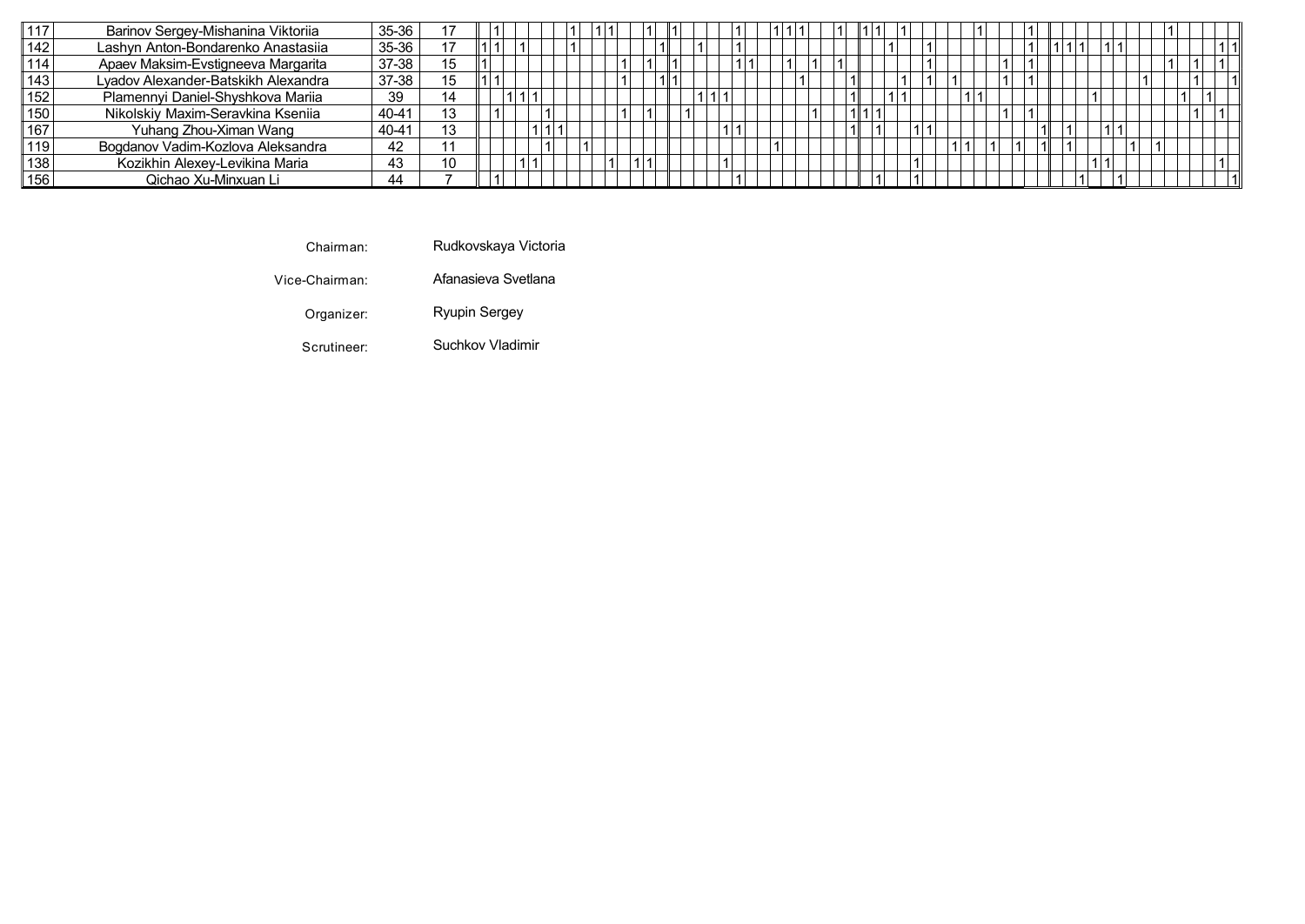| competition:  | Autumn Moscow Cup 2019      |                       |                                |
|---------------|-----------------------------|-----------------------|--------------------------------|
| date:         | 28.09.2019                  |                       |                                |
| place:        | CSKA, Igrovoy               |                       |                                |
| category:     | Juniors 2 LA                |                       |                                |
| adjudicators: | 1. Barbara MacColl-Stopford | 6. Chesnokova Yulia   | 11. Nikovskaya-Divak Elizaveta |
|               | 2. Gaynor Fairweather MBE   | 7. Danny Zhao         | 12. Ryupin Evgenii             |
|               | 3. Alexandr Gaidash         | 8. Hannes Emrich      | 13. Slavik Kriklivyy           |
|               | 4. Anton Skazkiv            | 9. Kazachenko Polina  | 14. Syzrantsev Dmitrii         |
|               | 5. Bryan Watson             | 10. Molkin Vyacheslav | 15. Vishegorodtsev Egor        |
|               | 1/4                         |                       |                                |

|     |                                           |                |      | Ch |  |  |  |  | S                                                                                                  |  |  |  | R |  |  |  |  |  |  |  |  |
|-----|-------------------------------------------|----------------|------|----|--|--|--|--|----------------------------------------------------------------------------------------------------|--|--|--|---|--|--|--|--|--|--|--|--|
| Nº  | Couple                                    | Place          | Summ |    |  |  |  |  | 123456789012345 12345 12345 12345 12345 12345 12345 12345 12345 12345 12345 12345 12345 12345 1234 |  |  |  |   |  |  |  |  |  |  |  |  |
| 147 | Mirkhanov Sharif-Dolgopolova Anna         |                | 54   |    |  |  |  |  |                                                                                                    |  |  |  |   |  |  |  |  |  |  |  |  |
| 157 | Sergeev Andrei-Golovina Polina            | 2              | 49   |    |  |  |  |  |                                                                                                    |  |  |  |   |  |  |  |  |  |  |  |  |
| 136 | Klimov Nikita-Valerie Grafova             | 3              | 47   |    |  |  |  |  |                                                                                                    |  |  |  |   |  |  |  |  |  |  |  |  |
| 120 | Bohan Sun-Lisha An                        |                | 44   |    |  |  |  |  |                                                                                                    |  |  |  |   |  |  |  |  |  |  |  |  |
| 123 | Chyborak Bogdan-Martyniuk Aleksandra      | 5              | 43   |    |  |  |  |  |                                                                                                    |  |  |  |   |  |  |  |  |  |  |  |  |
| 140 | Kukuevskii Daniil-Yelyzaveta Peregudova   | 6              | 42   |    |  |  |  |  |                                                                                                    |  |  |  |   |  |  |  |  |  |  |  |  |
| 168 | Yukun Liu-Keyi Jiang                      | $\overline{7}$ | 41   |    |  |  |  |  |                                                                                                    |  |  |  |   |  |  |  |  |  |  |  |  |
| 121 | Chekunov Denys-Roterman Anastasiia        | $8-9$          | 38   |    |  |  |  |  |                                                                                                    |  |  |  |   |  |  |  |  |  |  |  |  |
| 164 | Stifutin Igor-Artamonova Mariia           | $8-9$          | 38   |    |  |  |  |  |                                                                                                    |  |  |  |   |  |  |  |  |  |  |  |  |
| 118 | Andrii Shtepka-Chyrkova Viktoriia         | $10 - 11$      | 34   |    |  |  |  |  |                                                                                                    |  |  |  |   |  |  |  |  |  |  |  |  |
| 159 | Shapkin Andrii-Grinenko Yelyzaveta        | $10 - 11$      | 34   |    |  |  |  |  |                                                                                                    |  |  |  |   |  |  |  |  |  |  |  |  |
| 127 | Dikanev Sviatoslav-Morris Marina          | 12             | 33   |    |  |  |  |  |                                                                                                    |  |  |  |   |  |  |  |  |  |  |  |  |
|     |                                           |                |      |    |  |  |  |  |                                                                                                    |  |  |  |   |  |  |  |  |  |  |  |  |
| 155 | Polinkevich Robert-Bevzyuk Leila          | 13             | 30   |    |  |  |  |  |                                                                                                    |  |  |  |   |  |  |  |  |  |  |  |  |
| 145 | Mendeleev Max-Chuvashova Lera             | 14             | 25   |    |  |  |  |  |                                                                                                    |  |  |  |   |  |  |  |  |  |  |  |  |
| 128 | Feihao Chen-Jiayan Yao                    | 15             | 24   |    |  |  |  |  |                                                                                                    |  |  |  |   |  |  |  |  |  |  |  |  |
| 115 | Kohutenko Mykhailo-Chebatorava Yeyizaveta | 16             | 21   |    |  |  |  |  |                                                                                                    |  |  |  |   |  |  |  |  |  |  |  |  |
| 129 | Geleta Vladislav-Nikuliak Daria           | $17-18$        | 20   |    |  |  |  |  |                                                                                                    |  |  |  |   |  |  |  |  |  |  |  |  |
| 161 | Shestakov Andrei-Karpenko Alina           | $17-18$        | 20   |    |  |  |  |  |                                                                                                    |  |  |  |   |  |  |  |  |  |  |  |  |
| 151 | Philippov Mikhail-Pryadko Daria           | 19             | 19   |    |  |  |  |  |                                                                                                    |  |  |  |   |  |  |  |  |  |  |  |  |
| 169 | Zhongshan Zhu-Kkaitong Feng               | 20             | 18   |    |  |  |  |  |                                                                                                    |  |  |  |   |  |  |  |  |  |  |  |  |
| 137 | Kobylchenko Yaroslav-Bondarenko Daria     | 21             | 15   |    |  |  |  |  |                                                                                                    |  |  |  |   |  |  |  |  |  |  |  |  |
| 126 | Denisov Ivan-Borisova Daria               | 22-23          | 11   |    |  |  |  |  |                                                                                                    |  |  |  |   |  |  |  |  |  |  |  |  |
| 162 | Sorokin Leonid-Sorokina Alexandra         | 22-23          | 11   |    |  |  |  |  |                                                                                                    |  |  |  |   |  |  |  |  |  |  |  |  |
| 163 | Spilnyk Vladyslav-Bystrova Veronika       | 24             | 9    |    |  |  |  |  |                                                                                                    |  |  |  |   |  |  |  |  |  |  |  |  |

| Chairman: | Rudkovskaya Victoria<br>$\mathcal{L}$ . The state of the state of the state of the state of the state of the state of the state of the state of the state of the state of the state of the state of the state of the state of the state of the state of th |  |  |  |  |
|-----------|------------------------------------------------------------------------------------------------------------------------------------------------------------------------------------------------------------------------------------------------------------|--|--|--|--|
|-----------|------------------------------------------------------------------------------------------------------------------------------------------------------------------------------------------------------------------------------------------------------------|--|--|--|--|

Vice-Chairman: Afanasieva Svetlana

Organizer: Ryupin Sergey Bryan Molecules and Molecules and Watson Visit Visit Visit Visit Visit Visit Visit Vi

 $\equiv$ 

Scrutineer: Suchkov Vladimir Samba Samba Samba Samba Samba Samba Samba Samba Samba Samba Samba Samba Samba Sam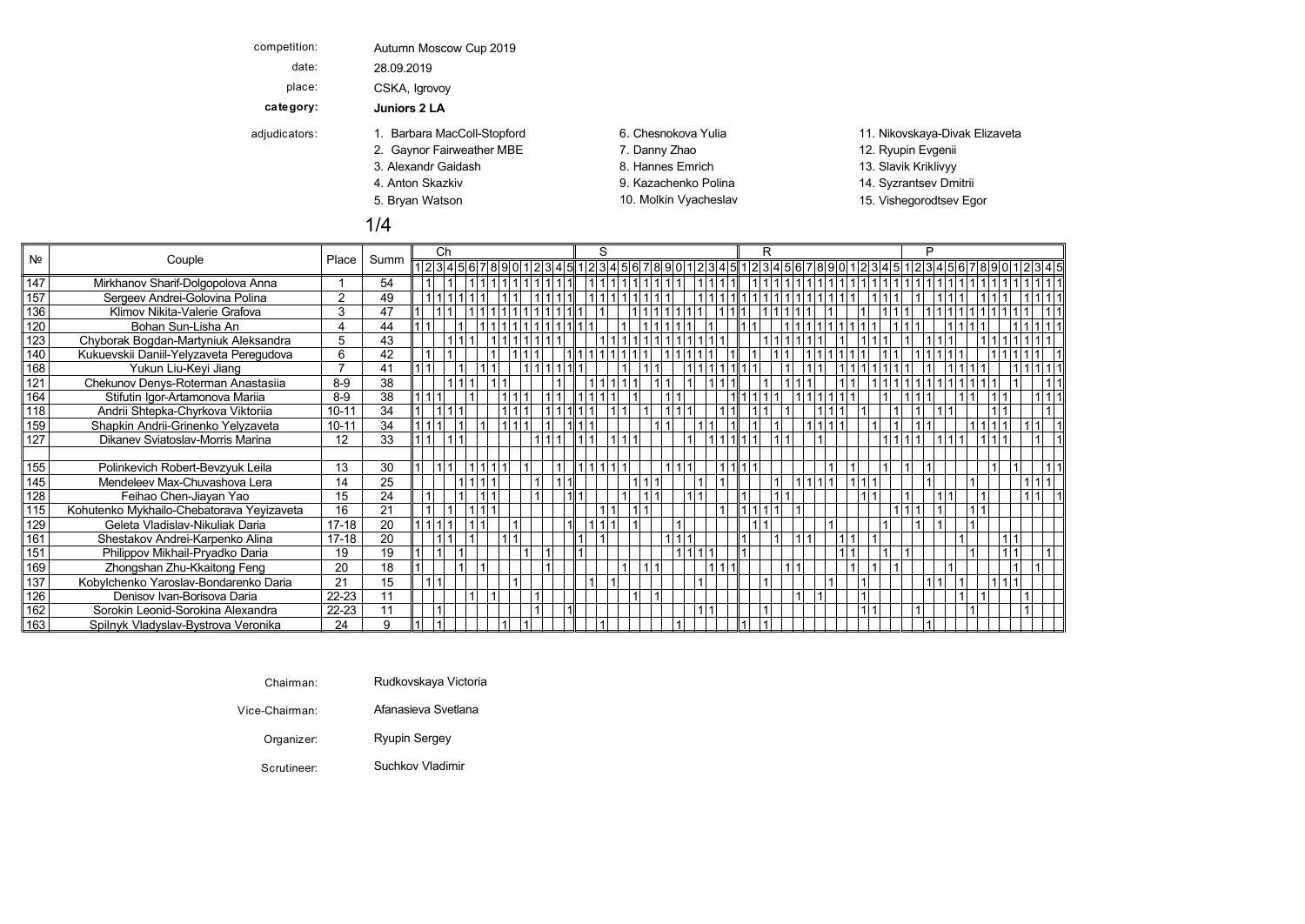| competition:  | Autumn Moscow Cup 2019      |                       |                                |
|---------------|-----------------------------|-----------------------|--------------------------------|
| date:         | 28.09.2019                  |                       |                                |
| place:        | CSKA, Igrovoy               |                       |                                |
| category:     | Juniors 2 LA                |                       |                                |
| adjudicators: | 1. Barbara MacColl-Stopford | 6. Chesnokova Yulia   | 11. Nikovskaya-Divak Elizaveta |
|               | 2. Gaynor Fairweather MBE   | 7. Danny Zhao         | 12. Ryupin Evgenii             |
|               | 3. Alexandr Gaidash         | 8. Hannes Emrich      | 13. Slavik Kriklivyy           |
|               | 4. Anton Skazkiv            | 9. Kazachenko Polina  | 14. Syzrantsev Dmitrii         |
|               | 5. Bryan Watson             | 10. Molkin Vyacheslav | 15. Vishegorodtsev Egor        |
|               |                             |                       |                                |

#### Semifinal

| N <sub>2</sub> |                                         |              |      | Ü                                                                                                    |  |  |  |  |  |  |  |  |  |  |  |  |  |  |  |  |  |
|----------------|-----------------------------------------|--------------|------|------------------------------------------------------------------------------------------------------|--|--|--|--|--|--|--|--|--|--|--|--|--|--|--|--|--|
|                | Couple                                  | <b>Place</b> | Summ | 1234567890123451234567890123456789012345678901234567890123456789012345678901234567890123456789012345 |  |  |  |  |  |  |  |  |  |  |  |  |  |  |  |  |  |
| 147            | Mirkhanov Sharif-Dolgopolova Anna       |              | 72   |                                                                                                      |  |  |  |  |  |  |  |  |  |  |  |  |  |  |  |  |  |
| 136            | Klimov Nikita-Valerie Grafova           |              | 46   |                                                                                                      |  |  |  |  |  |  |  |  |  |  |  |  |  |  |  |  |  |
| 168            | Yukun Liu-Keyi Jiang                    |              | 44   |                                                                                                      |  |  |  |  |  |  |  |  |  |  |  |  |  |  |  |  |  |
| 118            | Andrii Shtepka-Chyrkova Viktoriia       |              | 40   |                                                                                                      |  |  |  |  |  |  |  |  |  |  |  |  |  |  |  |  |  |
| 120            | Bohan Sun-Lisha An                      | $5-6$        | 38   |                                                                                                      |  |  |  |  |  |  |  |  |  |  |  |  |  |  |  |  |  |
| 164            | Stifutin Igor-Artamonova Mariia         | $5-6$        | 38   |                                                                                                      |  |  |  |  |  |  |  |  |  |  |  |  |  |  |  |  |  |
|                |                                         |              |      |                                                                                                      |  |  |  |  |  |  |  |  |  |  |  |  |  |  |  |  |  |
| 157            | Sergeev Andrei-Golovina Polina          |              | 37   |                                                                                                      |  |  |  |  |  |  |  |  |  |  |  |  |  |  |  |  |  |
| 140            | Kukuevskii Daniil-Yelyzaveta Peregudova |              | 36   |                                                                                                      |  |  |  |  |  |  |  |  |  |  |  |  |  |  |  |  |  |
| 121            | Chekunov Denys-Roterman Anastasiia      |              | 34   |                                                                                                      |  |  |  |  |  |  |  |  |  |  |  |  |  |  |  |  |  |
| 159            | Shapkin Andrii-Grinenko Yelyzaveta      |              | 28   |                                                                                                      |  |  |  |  |  |  |  |  |  |  |  |  |  |  |  |  |  |
| 127            | Dikanev Sviatoslav-Morris Marina        |              | 20   |                                                                                                      |  |  |  |  |  |  |  |  |  |  |  |  |  |  |  |  |  |
| 123            | Chyborak Bogdan-Martyniuk Aleksandra    | 12           |      |                                                                                                      |  |  |  |  |  |  |  |  |  |  |  |  |  |  |  |  |  |

|--|--|

Vice-Chairman: Afanasieva Svetlana Alexandr Hannes Slavik Viennes Slavik Viennes V Krielija V Krielija Gaidash

Organizer: Ryupin Sergey Bryan Molecules and Molecules and Watson Visit Visit Visit Visit Visit Visit Visit Vi

Scrutineer: Suchkov Vladimir Samba Suchkov Vladimir Samba Sucha Sucha Sucha Sucha Sucha Suchkov Vladimir Such